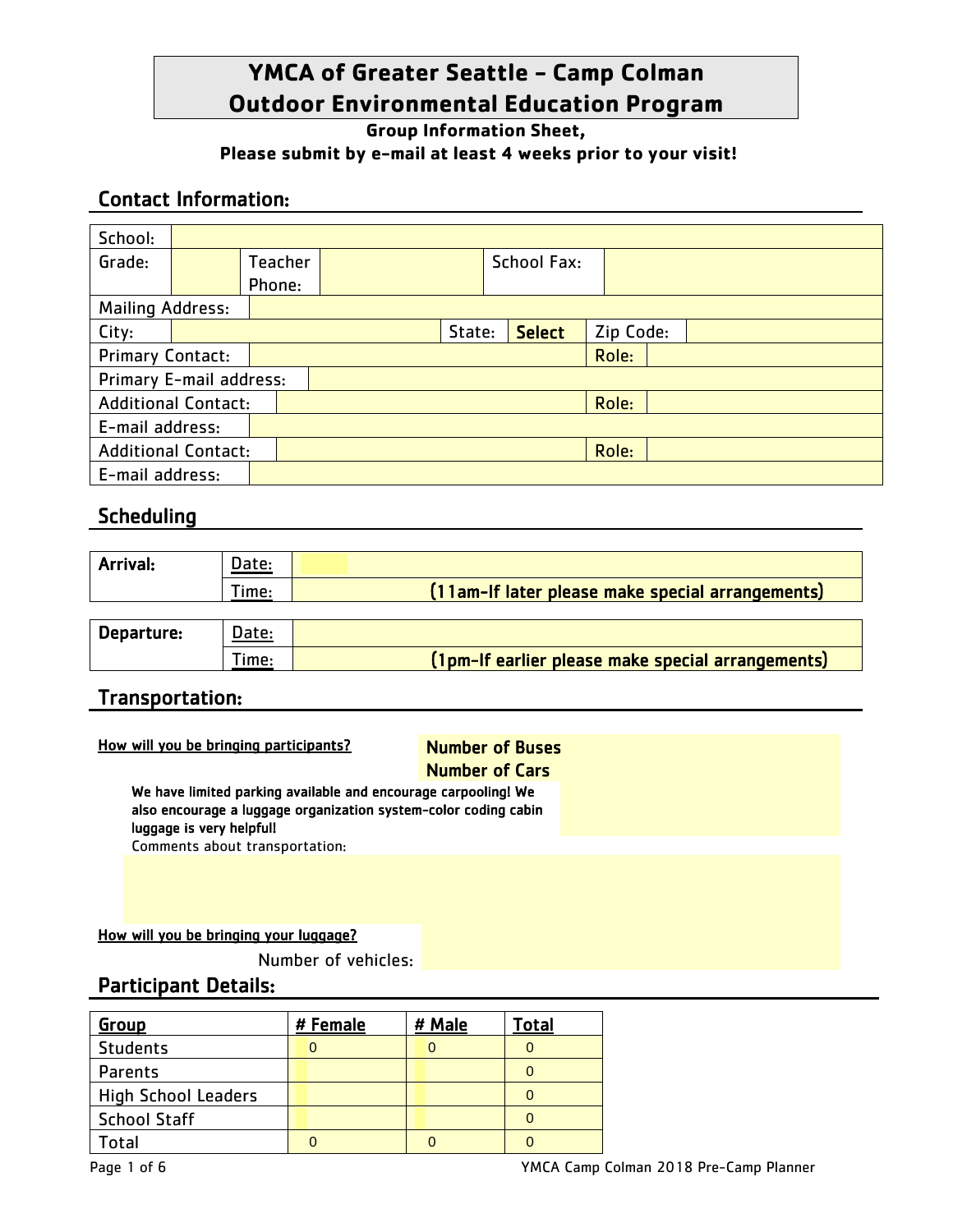## Scholarship Information:

Scholarship is now calculated based on a school's free and reduced lunch percentage and the total number of students who come to camp. Please inquire with the OEE Director for an estimate of this scholarship.

## Food Service Information:

#### Meal Logistics:

| Please make sure to mark what your first meal PROVIDED by camp will be, and your last. Please remember the<br>first lunch is a sack lunch from home! Also make sure to mark whether your school would like to request a<br>snack, or bring your own. We are a nut-free facility! |  |  |  |  |
|----------------------------------------------------------------------------------------------------------------------------------------------------------------------------------------------------------------------------------------------------------------------------------|--|--|--|--|
| (incoming lunch is NOT provided by camp)<br><b>First Meal PROVIDED by Camp:</b>                                                                                                                                                                                                  |  |  |  |  |
| Last Meal:                                                                                                                                                                                                                                                                       |  |  |  |  |
| Comments:                                                                                                                                                                                                                                                                        |  |  |  |  |
|                                                                                                                                                                                                                                                                                  |  |  |  |  |
| <b>SNACKS:</b>                                                                                                                                                                                                                                                                   |  |  |  |  |
| Provided by Camp Colman (\$1.50/person/day):<br><b>Provided by School:</b>                                                                                                                                                                                                       |  |  |  |  |
| <b>After Evening Program</b><br><b>When? Before Recreation Time</b>                                                                                                                                                                                                              |  |  |  |  |

## Dietary Needs:

We are more than happy to accommodate dietary needs and restrictions, but we need your help in doing so. Please inform us of any dietary needs (allergy or complex diets) for your students:

Number of vegetarians (does not include vegans):

\*\*\*IMPORTANT\*\*\* In order to best accommodate the dietary needs of your students, we need adequate information about the situation AND a phone number of a parent/guardian so we can call and ask questions.

Please refer to Food Allergy Info Sheet and be sure to fill out information for EACH INDIVIDUAL with special dietary needs.

For complex dietary needs such as gluten, soy, and dairy allergies, vegan etc. please fill out and return the Food Allergy Info Sheet at least 4 weeks in advance so that we can share menu information to help you and the participants prepare adequately. Vegetarian options are available but you must inform us about the number needed.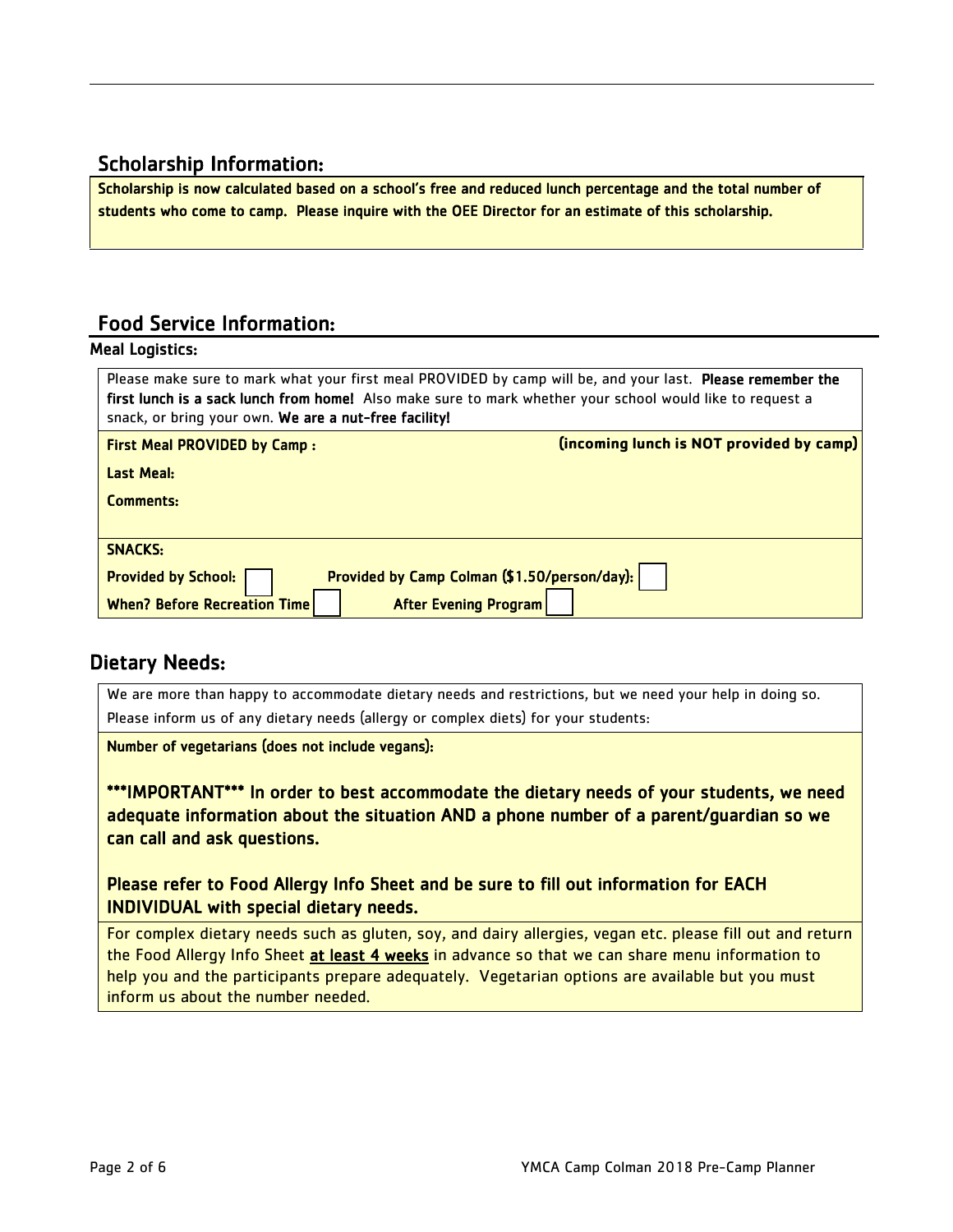## Study Groups (approximately 15 students per group):

Please describe how we can accommodate any students attending the program who have specials needs in an outdoor classroom environment:

Number of study groups (approximately 15 students per group):

#### Cabin Numbers:

Cabins have 14 beds. The 3 Freeman cabins have 16 beds Please assign 12-16 people per cabin. Number of girls cabins: Number of boys cabins:

Number of teacher rooms needed: (we have 3 rooms below the lodge with 2-4 beds) Teachers attending camp:

First Aid Contact Coming to camp:

## 2016 Class Selection Guidelines:

- $\checkmark$  If your group is staying 2 nights: choose 6 classes
- $\checkmark$  If your group is staying 3 nights: choose 9 classes
- $\checkmark$  If your group is staying 4 nights: choose 12 classes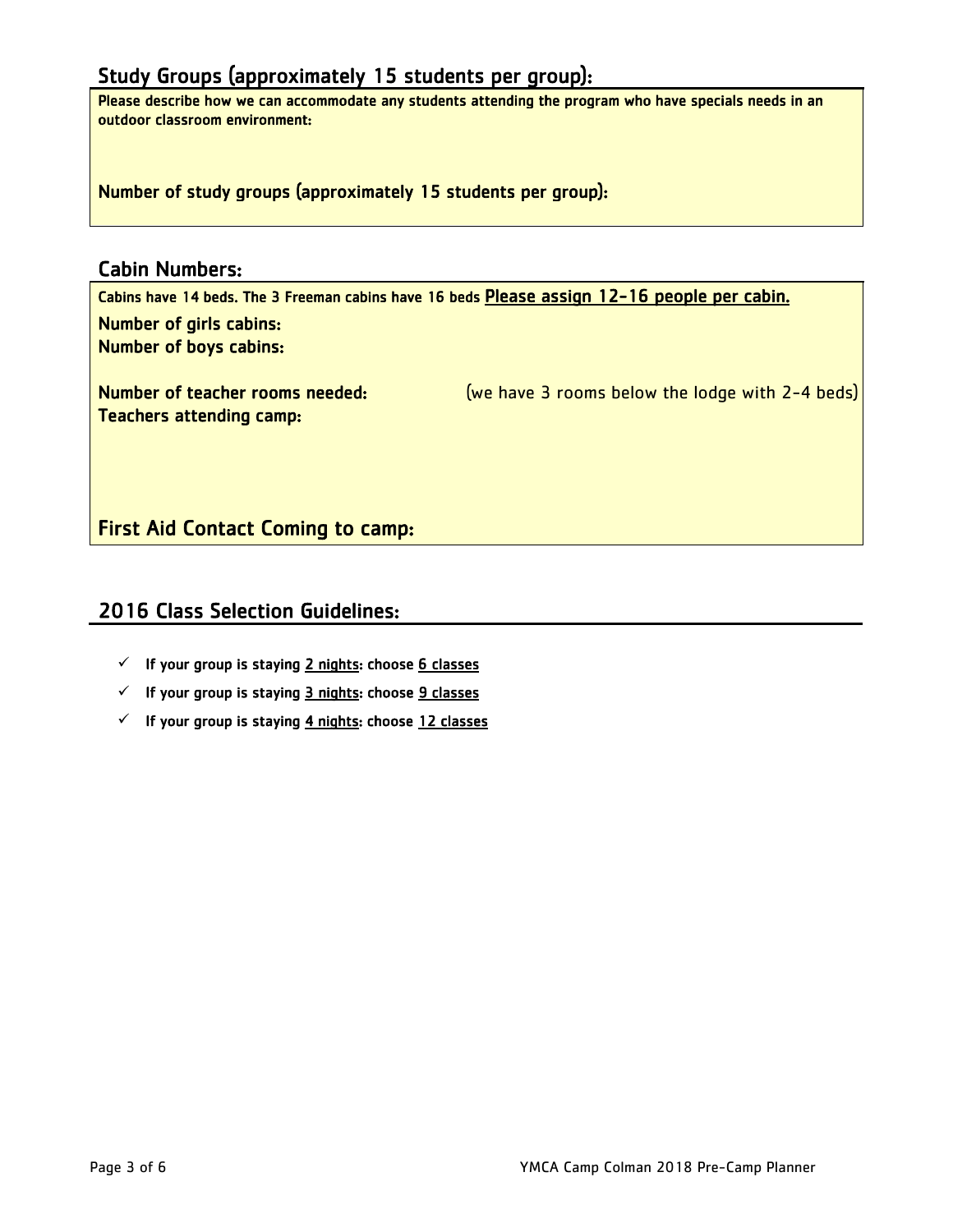#### **Classes By Primary Area of Focus:**

#### Check the boxes below to mark the classes you'd like. Type in your alternate choice in the "alternate" box below each section

| <b>Environmental Sciences:</b>                                                                                                                               | <b>Outdoor Skills:</b>                                                                                                                                                                                                                          |  |  |
|--------------------------------------------------------------------------------------------------------------------------------------------------------------|-------------------------------------------------------------------------------------------------------------------------------------------------------------------------------------------------------------------------------------------------|--|--|
| Pacific Salmon<br>Birds of the Puget Sound<br>Marine Invertebrates<br><b>Beach Walk</b><br>Marine Investigation                                              | Orienteering<br>Outdoor Wilderness Living Skills (OWLS)<br>Canoeing (please choose alternate in case of<br>inclement weather)<br>Alternate:                                                                                                     |  |  |
| Garden & Sustainable Living                                                                                                                                  | <b>Challenge Education (Teambuilding):</b>                                                                                                                                                                                                      |  |  |
| <b>Plant Exploration</b><br><b>Forest Ecology</b><br>Micro Forest<br>Wildlife Scats, Tracks and Sign<br>Geology<br><b>Squid Dissection</b><br>Circle of Life | Challenge I (Teambuilding/Initiatives)<br>Challenge II (Low Ropes: Challenge I is a<br>prerequisite)<br><b>Climbing Tower</b><br>High Ropes (Please Inquire with OEE Director<br>about making special arrangements for High Ropes)<br>The Beast |  |  |
| Alternate:                                                                                                                                                   | Alternate:                                                                                                                                                                                                                                      |  |  |

#### Evening Activities Selection Guidelines:

Please select an evening activity for each night your group will be at camp. If you have a preference for which night the activity is offered, please select the number of the night that corresponds to your preference for the activity. If you have no preference, select the activity with an X. We will try to accommodate all preferences, but occasionally scheduling does dictate the order in which we can offer evening activities.

Night Hike (Only March, April, September, October)

Amazing Migration (Only 2nd ½ April, May, June, September)

Egg Drop

School-led fires (Colman staff available to start fire)

Combi-Fire (school skits and Colman staff skits)

Dork Dance

Bizarre Bizarre

S'mores material can be provided for \$2.00/person. The Colman kitchen will provide the school with materials after a night program. The school is then expected to monitor and clean-up the S'more making process.

Which Nights: